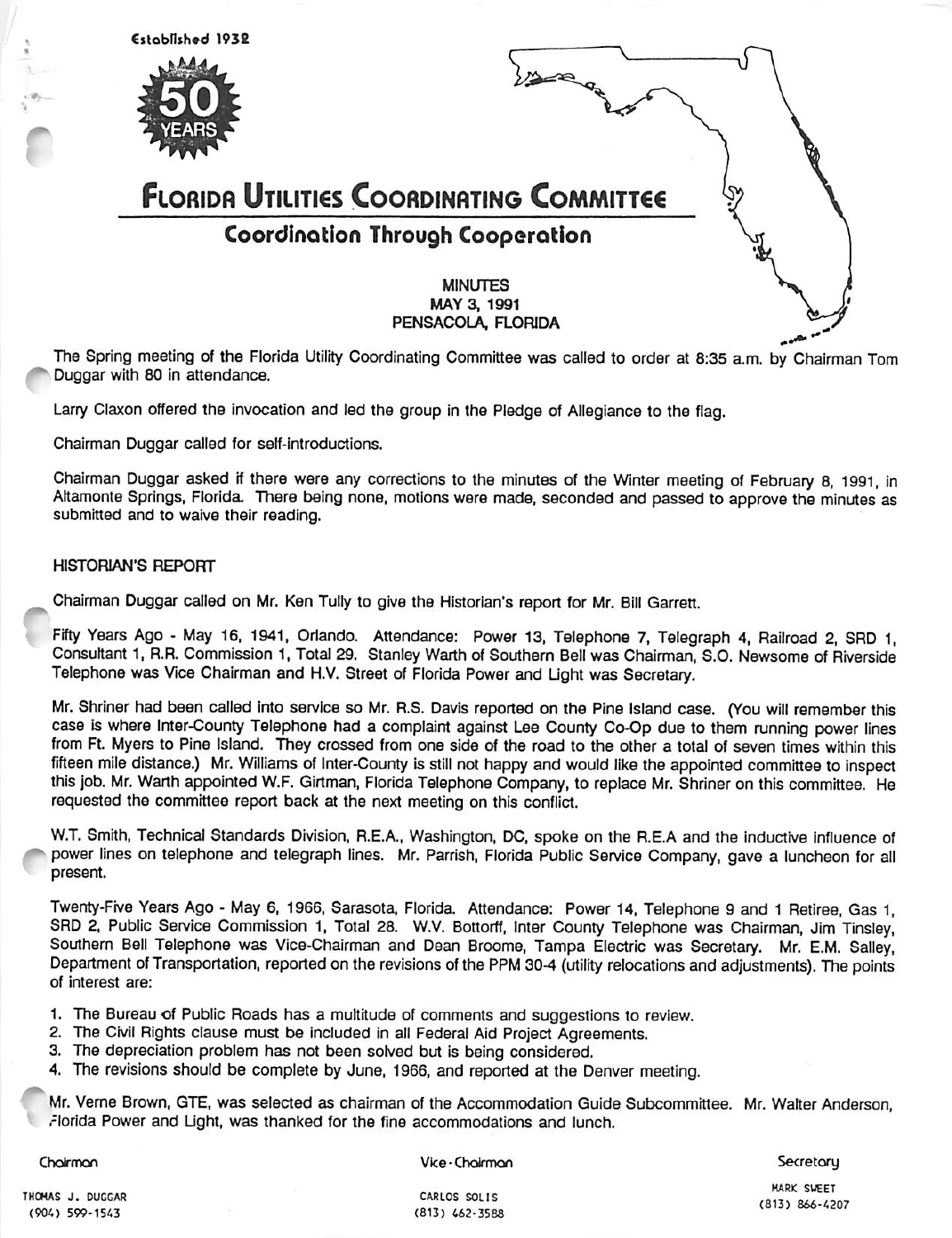**TREASURER'S REPORT** 

^^^hairman Duggar called on Vice-Chairman Soils to give the Treasurer's Report:

| Balance carried forward from February 8, 1991                                       | \$397.57 |
|-------------------------------------------------------------------------------------|----------|
| Interest (3 months)                                                                 | 4.99     |
| Receipts<br>February 8, 1991, meeting registration, 90 in attendance at \$5.00 each | 450.00   |
| <b>Expenditures</b><br>November 8, 1991, audio equipment rental                     | (178.61) |
| Balance as of May 3, 1991                                                           | \$673.95 |

## ^FDOT UPDATE

t

Chairman Duggar requested a FDOT Update from Mr. Paul Kaczorowski, who addressed the following items:

Paul reports 'steady progress' on projects currently underway.

- 1. DOT Manual Statewide utility engineers have completed the manual except one chapter addressing the engineering coordination process. Manual also incorporates the flowchart developed by the Industry/FDOT team made up of Walt Childs, Terry Vogel and others illustrating the proper coordination of all utility business. The completed draft will be circulated back to FUGG by next quarterly meeting.
- 2. Legislative Developments Paul reported that the legislative session was relatively quiet.
- I 3. Access Management Rule 1496 - Paul stated that the rule has expanded in scope from its original intent and has been reassigned within the FDOT to the State Highway Engineer. Paul stated further that he will have first hand involvement in a major rewrite of the Access Management Rule.
	- 4. Pre-Printed Utility Agreement Forms Paul reports that legal complications are slowing progress toward the FDOT goal of having all forms pre-printed. Paul urges all utilities to exercise caution in reviewing all forms as they may contain interim changes and therefore, differ from similar forms previously used.

#### SPEAKERS

Chairman Duggar called on Vice-Chairman Solis to introduce the first guest speaker.

Carlos Soils introduced the group to Mr. Lou Fasulo of Melfred Borzall, Inc. and Mr. Tom Garner of Trenching Technology, Inc. who gave a presentation on 'Directional Drilling Technology.'

Carlos Soils introduced the second speaker, Mr. Ralph Carter, District Vegetative Specialist with FDOT District 3, who gave a presentation on the 'Use of Wild Flowers on Public Works Projects' (handout attached).

#### **BUSINESS SECTION**

 $\mathcal{L}$ 

Chairman Duggar called the FUCC to order for the business portion of the meeting.

District I - Tom Duggar for Bob Mewes. Meeting was held in March with 82 in attendance. Guest speaker was Ted Carlson on 'Legacy of District I' and the main speaker was Ed Balagyi with DER on 'Asbestos Utility Facilities on Construction Projects'. Next meeting will be in September.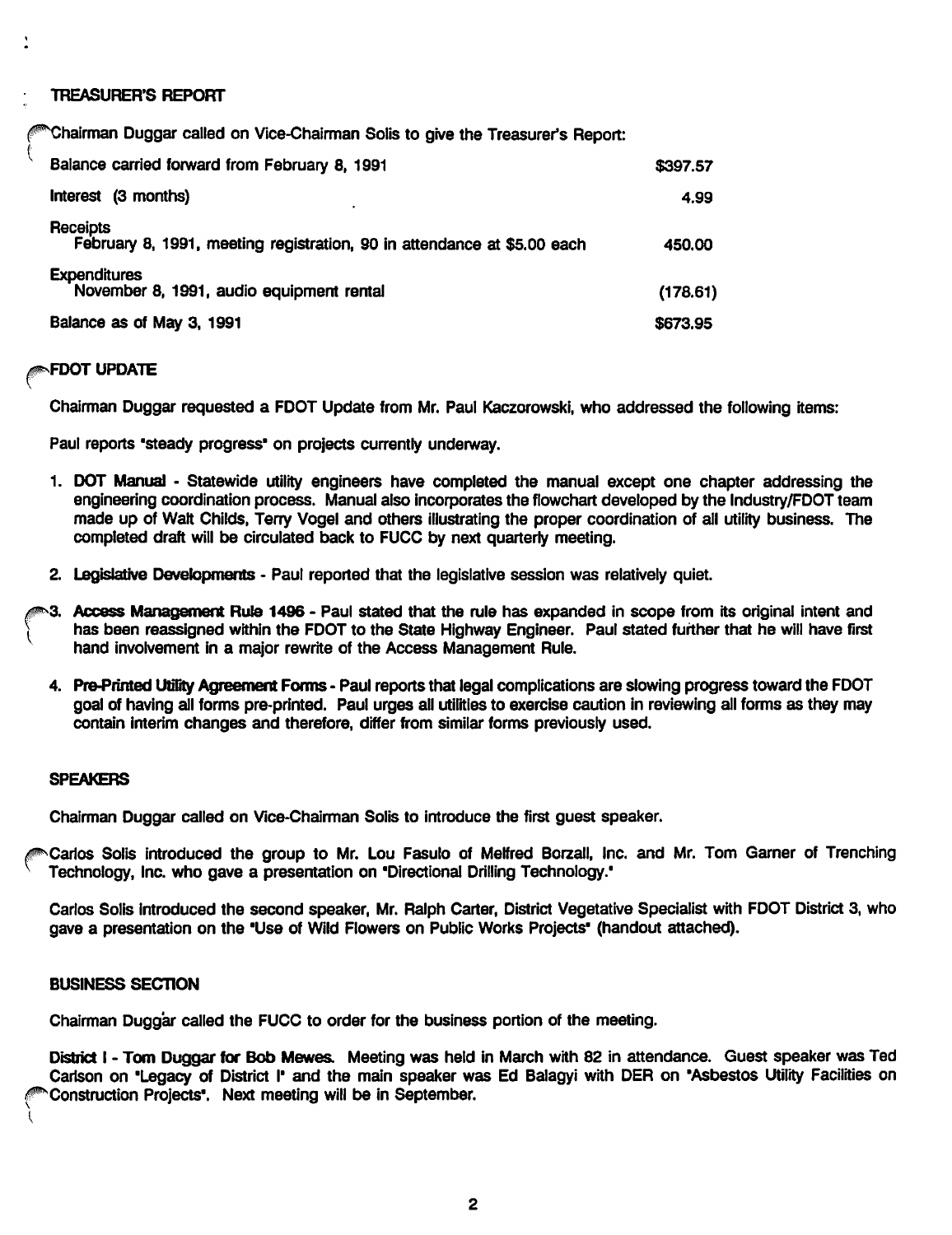District II - Buddy Dees. The Liaison meeting was held April 26, 1991, at the Holiday Inn in Lake City with 80 in attendance. Guest speakers were Mr. Huey Hawkins, Director of Production for District II and Mr. Tom Beard, Chairman of the Public Service Commission.

District III - Tom Duggar. The Utility Liaison Committee Winter meeting was held on February 27, 1991 in Chipley, Florida with 68 in attendance. The six local groups gave reports. Freddie Sommons, Design Engineer, gave the District III update, five year work plan and reorganization. Charles Andrews will be replaced by Donnie Russell to cover the West District, Donnie Martin to cover the Central District and Gladys Griggs to cover the East District. They will report to Gerald Vickery, District III Design Support.

The first speaker was a presentation 'Safety City\* by Gulf Power. This was a model city with live power on the Aerial lines showing what can happen when you or other things come in contact with the line. The second speaker was Major General (Ret.) Russell Mahoney, Chairman of the Min-Bay Bridge Authority who talked about the proposed bridge project that will cross Choctawhatchee Bay. It will be a 6.3 mile toll bridge with fixed span 65' with two lanes built to support two future lanes.

On April 25,1991, a meeting was held in Bonlfay, Florida to start a new group to serve Holmes/Washington Counties. There were 19 in attendance. The group will meet on the third Thursday each month. The first Chairman will be the Chairman of the Holmes County Commission.

District IV - Ken Olson for Jim Wright. The Steering Committee would be meeting to establish the next meeting date.

District V - for Gerald Bourland. The next meeting will be held July 17, 1991, from 10 a.m. to 12 noon, at the Sheraton Maitland Hotel, Lake Destiny Drive. A presentation will be given on 'Work Zone Traffic Control and Safety'.

District VI - Paul Kaczorowski for Dennis LaBelle. Paul reported that a meeting was held on March 28, 1991 and that he and Dennis had conducted a three-hour training session for review of UAG revisions.

District VII - Ariene McGee for Tom Kennedy. Meeting held March 1, 1991, at the Bahia Beach Resort on Tampa Bay with 87 in attendance. The theme of the meeting was Trench Safety'. Speakers Brian Hennessy of OSHA spoke on OSHA Rules, Thomas Kayser of FDOT spoke on Contracts, Bruce Kirchner, Executive Director of Underground Utility Contractors of Florida spoke on Legislation Impacts and David BuBose, Training Director of Speed Shore Corporation, Houston, Texas spoke on Shoring Methodology and gave a field demonstration of shoring equipment. The next meeting will be in September. The Verne Brown Memorial Award, in honor of Veme Brown, who was extremely active in the local district and state meetings was presented to Steve Tidwell, formerly of Peoples Gas System of Tampa.

Flofida Turnpike Authority - Jim Haynia Chairman Duggar requested an update on the activities of the Florida Tumpike Authority from Mr. Jim Haynie. Mr. Haynie had no additional information on the development of the Tumpike Authority UAG to date.

# INTEREST GROUP REPORTS

Telephone/Telecommunications Interest Group - Dave Hall/Dennis Black for Doug Kettles. There were 25 members in attendance. Items discussed included the next meeting of the Asbestos and Abandoned Facilities Subcommittee which is May 7, 1991, at the United Telephone General Office Building in Apopka; the 1990 NESC changes regarding telephone/telecommunications cable clearances; CSX Permits and the difference in fee structure for fiber optic cable versus copper cable permits/crossing and color coding of underground utility conduits with the suggestion that conduits be embossed with the utilities symbol rather than using the different colors.

Underground - Carlos Solis for Scott Boggs. Carlos reported that 12 members attended. Items of discussion included: Asbestos, The "One-Call" Bill, Abandoned Utilities, Utility Locates in the Right-of-Way and Future Road Construction Projections.

Power - Lew Garfield. Meeting held May 2, 1991, with 26 in attendance. Dennis LaBelle reported on the Accommodations Guide, Bruce Stephenson discussed the 1988 revision of the RRR Manual. Other topics of discussion included letters sent to the FDOT regarding Waiver of Corporate Seal and permit procedures, a report on railroad right of-way fee schedules. Several reports were deferred to joint interest group meetings.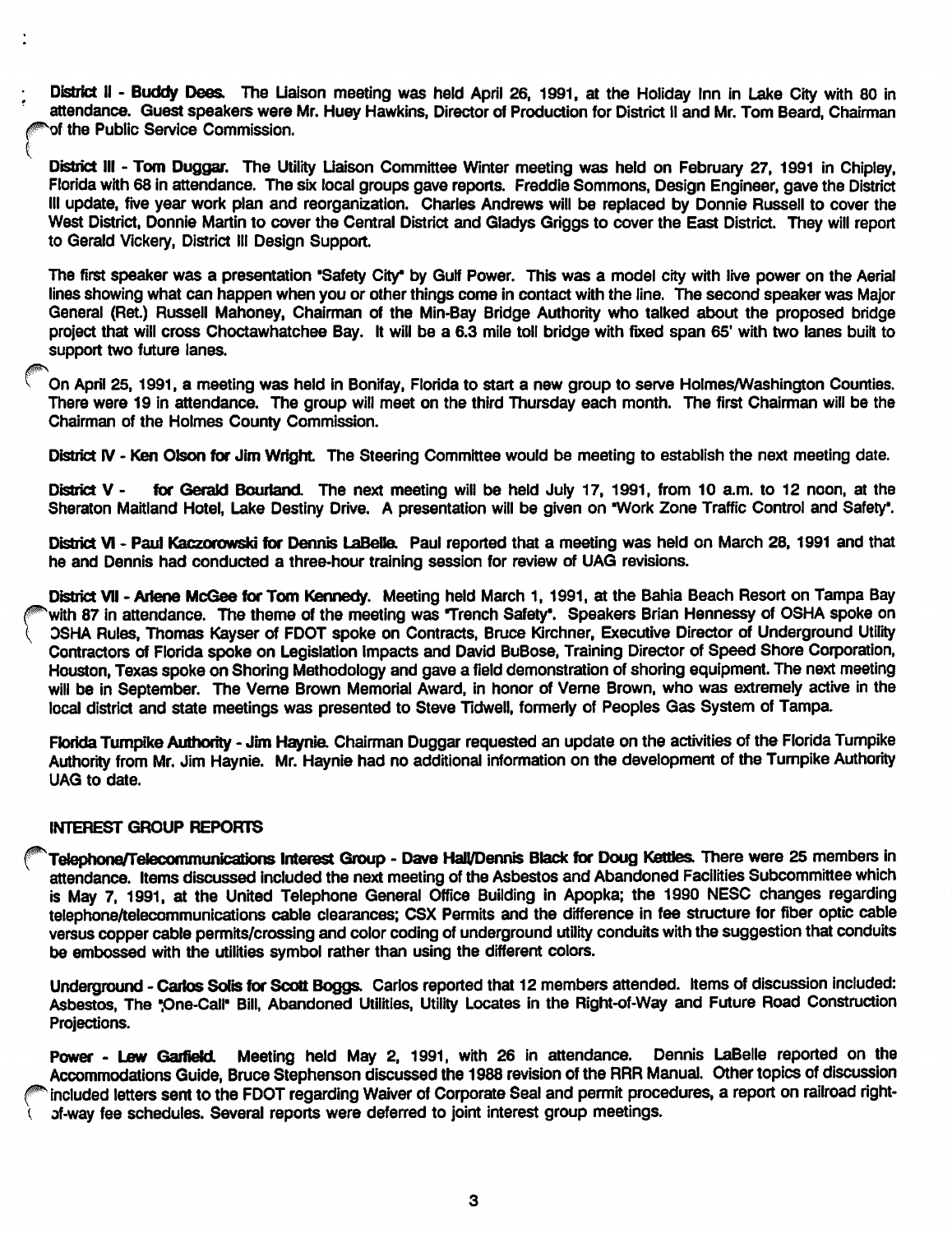Combination Interest Group - Lew Garfield. Meeting held May 2, 1991. Status was given on letters to the FDOT on Waiver of Corporate Seal and permit procedures. A recommendation was made for the Steering Committee to approve In offer to assist the FDOT in developing permit procedures. Dennis Labelle reported on Utilities Accommodation Guide and traffic Control Guide of the Federal Highway Administration. Bruce Stephenson reported on 1988 revision of the RRR Manual. John Bergacker gave a status report on the Color Coding of UG Conduit committee meeting.

One-Call Legislation - Jeff Rodger. Jeff reported that the 'One-Call' bill had 'died gracefully' and that he does not know what to expect in terms of legislation next session. Jeff reported further that Shelton Enterprises contract with Call Candy expires June 1, 1991, and that a new contract with Asplundh will be initiated. A meeting will be held May 9, 1991, at Tampa Electric Company to discuss this matter.

Utility Notification Center - Chuck Sprouse. During the last quarter Americable International located in Dade, Holmes, Polk and Washington Counties and Paragon Cable Lakeland located in Polk County joined the utility notification center. The center also received inquiries from two banks and a hospital in the City of St. Petersburg. Their interest was brought on by a recent addition to the city code requiring 'Private Telecommunication Systems' that use public rightof-way to be a member of a 'Utility Notification Center'.

FDOT Interest Group - Paul Kaczorowski. Paul reported that pursuant to Federal Rule 49 CFR, Part 24, the Federal Highway Administration has concluded that the acquisition of replacement right-of-way by a utility that is compensated for its relocation costs pursuant to 23 U.S.C. 123 is not subject to the Uniform Act. Paul further requested that a copy of the Federal Highway Administration and FDOT letters to this effect be included in the record of this meeting (copies attached).

## STEERING COMMITTEE

Chairman Duggar requested Vice-Chairman Solis to give the Steering Committee report. Carlos announced that the FUCC 1992 Winter meeting in Tallahassee had been rescheduled to February 13 - 14.

Chairman Duggar brought the following Steering Committee recommendations to the floor for consideration:

- 1. Recommendation that a letter be sent from the FUCC to the FDOT requesting the FDOT to utilize standardized pre-printed forms and agreements. Motion made and seconded to approve recommendation as presented, motion passed.
- 2. Recommendation that a letter be sent from the FUCC to the FDOT, extending the services of the FUCC to assist in the re-write of Access Management Rule #1496, and further, to form a Subcommittee comprised of one member to serve as the FUCC contact with the FDOT in this matter. Motion made and seconded to approve recommendation as read, motion passed.

## SUBCOMMITTEE REPORTS

Joint Use Subcommittee - Betsy Becker for Tom Sanders. A meeting was held March 6, 1991, with six members in attendance. An open discussion included the following subjects: (1) Correction of NESC violations on poles due to new construction. (2) Committee discussed and was in agreement that there should be pre-engineering and preconstruction meetings at the 30%, 60% and 90% stages of all new construction jobs. This includes city, county and the FDOT. (3) It was suggested that there should be pre-engineering meetings and/or communications between pole owners and their foreign attachers. (4) Coordination of attachments was discussed and Doug Kettles of Cablevision of Central Florida agreed to develop a form to survey attachment problems. This information will be used in the future to discuss mutual problems. (5) The group wanted to know if telephone companies were going to adopt the 15'6" NESC over roadway clearance. (6) Pole identification specifications of various companies will be compiled into a report and supplied to pole users. Report to be compiled by Mark Sweet of FPC representing power companies, Betsy Becker of Telesat representing cable companies and Gene McMath of United Telephone representing telephone companies.

CSX/FDOT Subcommittee - Tom Duggar. Tom Duggar received a draft of the Rail Corridor Acquisition, Management and Development Procedure from Scott Allbritton which he sent out to the members of the Subcommittee for review. They have not met as a group to discuss the Procedure.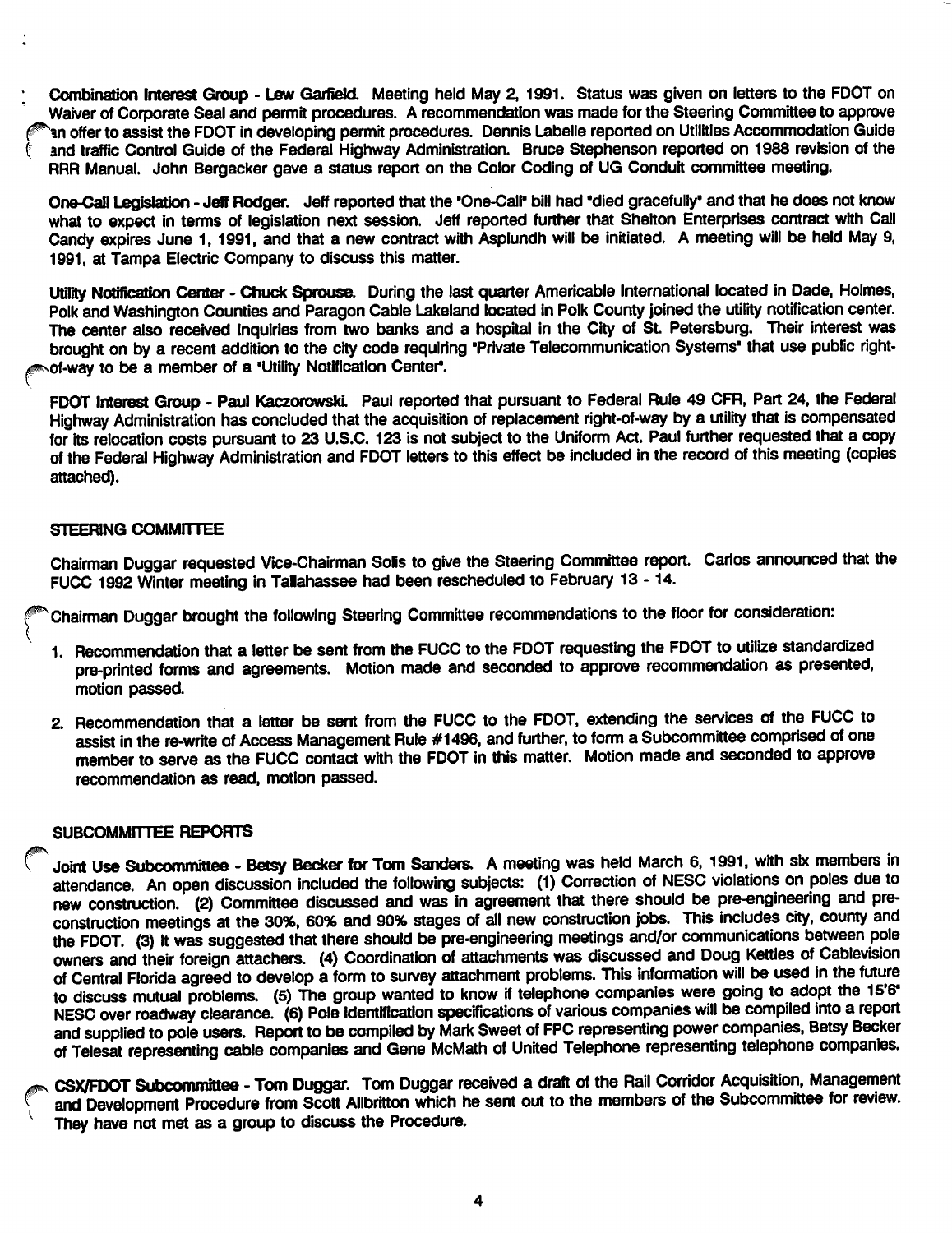City/County Participation Subcommittee - Tom Duggar for Tom Kennedy. Tom had no additional information to report at this time.

Abandonment of Utilities and Disposition of Asbestos Subcommittee Report - Gene McMath. The Subcommittee will meet May 7, 1991 at the United Telephone Company of Florida General Office Building in Apopka

Underground Utility Color Coding Subcommittee - John Bergacker. John reported that the Subcommittee had met previously and was in a fact finding mode at present. They will summarize their findings on present utility practices by the next meeting.

## OTHER BUSINESS

Chairman Duggar announced that the Awards subcommittee would be active next quarter in determining the awards to be presented at the August meeting.

Chairman Duggar also announced the appointment of the following Nominating Committee for selection of new officers. Chairman - Dick McConville, members • Lew Garfield, Dave Hall, Scott Boggs and Doug Kettles.

Chairman Duggar requested that anyone wishing to serve as Secretary and anyone wishing to nominate others to please advise the Nominating Committee prior to the next meeting of the Steering Committee in August.

Vice-Chairman Solis requested Mr. Richard Stuart, Florida Power and Light for an overview of the National Highway/Utility Conference which he attended in Denver Colorado in March (outline attached).

Chairman Duggar announced that FUCC member Mr. Ray Afeld had undergone quadruple bypass surgery and was recovering well.

Chairman Duggar announced that the Underground Interest Group will chair the Combination Interest Group meeting ■n August.

Chairman Duggar updated the membership on the status of correspondence forwarded to FDOT requesting revision of Waiver of Corporate Seal, payment of fees and performance bonds and driveway permitting procedures and reported that these subjects are under review by the FDOT.

Vice-Chairman Solis reported that technical difficulties had been encountered in the publication of the proposed FUCC Newsletter but that these problems would hopefully be overcome shortly.

Chairman Duggar requested Input from the membership on speakers desired for future meetings.

# **NEXT MEETING**

'

Chairman Duggar announced that the Summer Meeting of the Florida Utility Coordinating Committee is scheduled for Thursday. August 1 and Friday, August 2,1991, at the Howard Johnson Daytona Beach Hotel, Daytona Beach, Florida

With no further business, the meeting was adjourned by Chairman Duggar at 11:30 am.

Respectfully Submitted,

Mark Sweet **Secretary**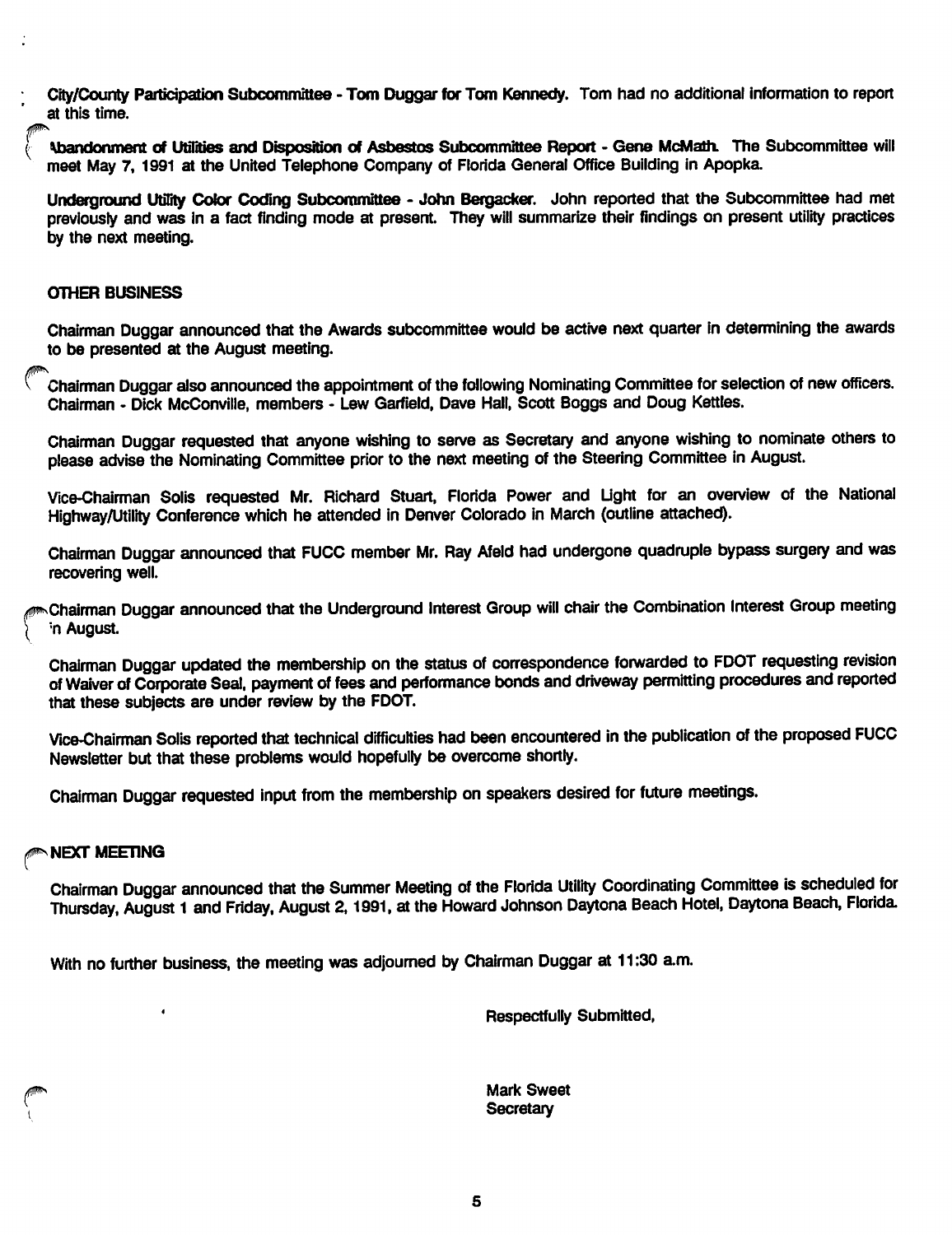| とうこうこう                    | FLORIDA UTILITIES<br>COORDINATING<br><b>COMMITEE</b> |                                                |                                                               |                                                                  |  |
|---------------------------|------------------------------------------------------|------------------------------------------------|---------------------------------------------------------------|------------------------------------------------------------------|--|
|                           | COORDINATION THROUGH COOPERATION                     |                                                |                                                               |                                                                  |  |
| <u>ទី</u> រ្ <sup>គ</sup> |                                                      | ATTENDANCE LIST FOR QUARTERLY MEETING -        | $MAY$ 3, 1991<br>DATE:<br>PENSACOLA, FL.<br>LOCATION:         |                                                                  |  |
| <b>UU YUU</b><br>MAILING  | <b>NAME</b>                                          | <b>ORGANIZATION</b><br><b>REPRESENTED</b>      | <b>BUSINESS</b><br><b>PHONE</b>                               | <b>BUSINESS</b><br><b>ADDRESS</b>                                |  |
| <u>VC3</u>                | LARD CLAXON                                          | TAMPA ELGETRIC CH.                             | ४७ ठ<br>228-4106                                              | $P.0.64 \times 11$<br>MMPA, FL 33601                             |  |
| ∙ES                       | くしくんん<br>$H$ con $N^2$                               | ('Enjeu                                        | $\overline{q}$ .4<br>549,513                                  | $20.125$ 2214<br>えんろん<br>S. Adant                                |  |
| <u>yes</u>                | Clarle<br>۰ ه دخهم د                                 | $C_1$ $H_y$ of TAIlaharson                     | $904$<br>544-8555                                             | 3 OCI .<br>FL 32307<br>7 milawosan.                              |  |
|                           | ' Klittenboa                                         | Cry of PalmBay FLA                             | 407<br>$952 - 9437$                                           | 2145 Paim Buy Rd<br>Parm Bay FLD<br>32907<br>1539 Chappin She    |  |
|                           | XOark<br>h oche                                      | 5.1.5.                                         | 417<br>$889 - 7711$                                           | Apopth EL 32212<br>7195. Woodland Blvd.                          |  |
|                           | 40e                                                  | FDOT<br>. )e l<br><u>and</u>                   | 904<br>$736 - 5084$                                           | DeLand FL, 32720                                                 |  |
|                           | $N2R_{ICC}$ $<$ $ H\overline{H}$                     |                                                | 407<br>838-997                                                | 325 GARDENIA SI<br>F/4 3340 L<br>$u$ of Alm Bch                  |  |
|                           | <u>JBlanton Er</u>                                   | FPOT Tallahossec                               | $\bm{\gamma}_{\bm{\mathcal{U}}\bm{\varphi}}$<br>$1465 - 4756$ | 605<br>SuwAnneest Tall.                                          |  |
|                           | VARRELL L<br>$M$ $T$ $H$                             | $C_0$ - $c_F$ $R$ $c_T$<br>CHOCTAWHATCHEE BEC. | $892 - 2111$                                                  | 32433.<br>$PC.$ BOX $512$<br>DEFUNIAKSPE                         |  |
|                           | Edward J. SHUMBERA                                   | ST. CLOUD ELECTAIN Utility                     | 407<br>957.7280                                               | 2901 LITT STREET<br>$57.$ $C$ $C$ $D$ , $F$ $C$ . $39769$        |  |
|                           |                                                      | JAMES N. GREEN  SOUTHERN BELL                  | 704<br>350 2285                                               | SBT<br>2121<br>JAX FL 32202                                      |  |
|                           | Кех<br><u>ISROOKS</u>                                | <u>GULF POWER Co.</u>                          | 904<br>444-6347                                               | $P.0.$ Box $115L$<br>Pensacola, FL 32520                         |  |
|                           | HCFF MAN<br>GAKY                                     | CRTINERTHL CABE                                | ijug<br>131-Ph <u>ut :</u>                                    | ZICHARD ST<br>54 <del>3</del> 4<br>$FLA - 52216$<br>$H^2$        |  |
|                           | <b>VINCE KREPPS</b>                                  | FPL                                            | 407<br>$684 - 7162$                                           | 400 N. CONGRESS AV.<br>W. PALM BEACH 12, 33401                   |  |
|                           | Tom DAWSON JR                                        | ECVA                                           | 904<br>$476 - 5110$                                           | $P.0.0$ RHWEN $153'$<br>$P_{E\text{WSA}cutA, F1}$ 32514          |  |
|                           | Kichard Sturret                                      | FPL                                            | ₩<br>$321 - 2066$                                             | $7.0.8-x 8248$<br>FL Landeddde, FL 33340-8240                    |  |
|                           | Don Schofseld                                        | Gulf Power 6.                                  | go4<br>$444 - 455$                                            | $R_{3}$ . $B_{3}$ x $1150$<br>Pensora, 19 32920                  |  |
|                           | and Volorats                                         | CaLE WUCh                                      | 904<br>444156                                                 | $120B$ oy' $115$<br>7632520<br>$V$ r $\iota$ $\zeta$ $p$ r $p$ , |  |
|                           | Steve Hocking                                        | UTILITY CONSUTTANT                             | 404<br>434-6970                                               | 2700 Cumberland PREV<br>SUITE 350, ATLANTA 64 SOSS               |  |
|                           | A.B. DASHER                                          | FPL                                            | ३०ऽ<br>789-1952                                               | PO BOX '025209<br>MIAMI, EL 33102 - 5209                         |  |
|                           |                                                      | E.S. p. ca's Persicola                         | 904<br>$474 - 53$ or                                          | 1625 alwood Or.<br><u> Peruda, Ela 32514</u>                     |  |
|                           | Richard Barber                                       | WARNER CABLE COMM.                             | $963$<br>263 2632                                             | 32547<br><u>1309 ODDFELLOW RS, FWB.FL.</u>                       |  |
|                           | Chhn Allen                                           |                                                |                                                               |                                                                  |  |
|                           |                                                      |                                                |                                                               |                                                                  |  |
|                           |                                                      |                                                |                                                               |                                                                  |  |
|                           |                                                      |                                                |                                                               |                                                                  |  |
|                           |                                                      |                                                |                                                               |                                                                  |  |
|                           |                                                      |                                                |                                                               |                                                                  |  |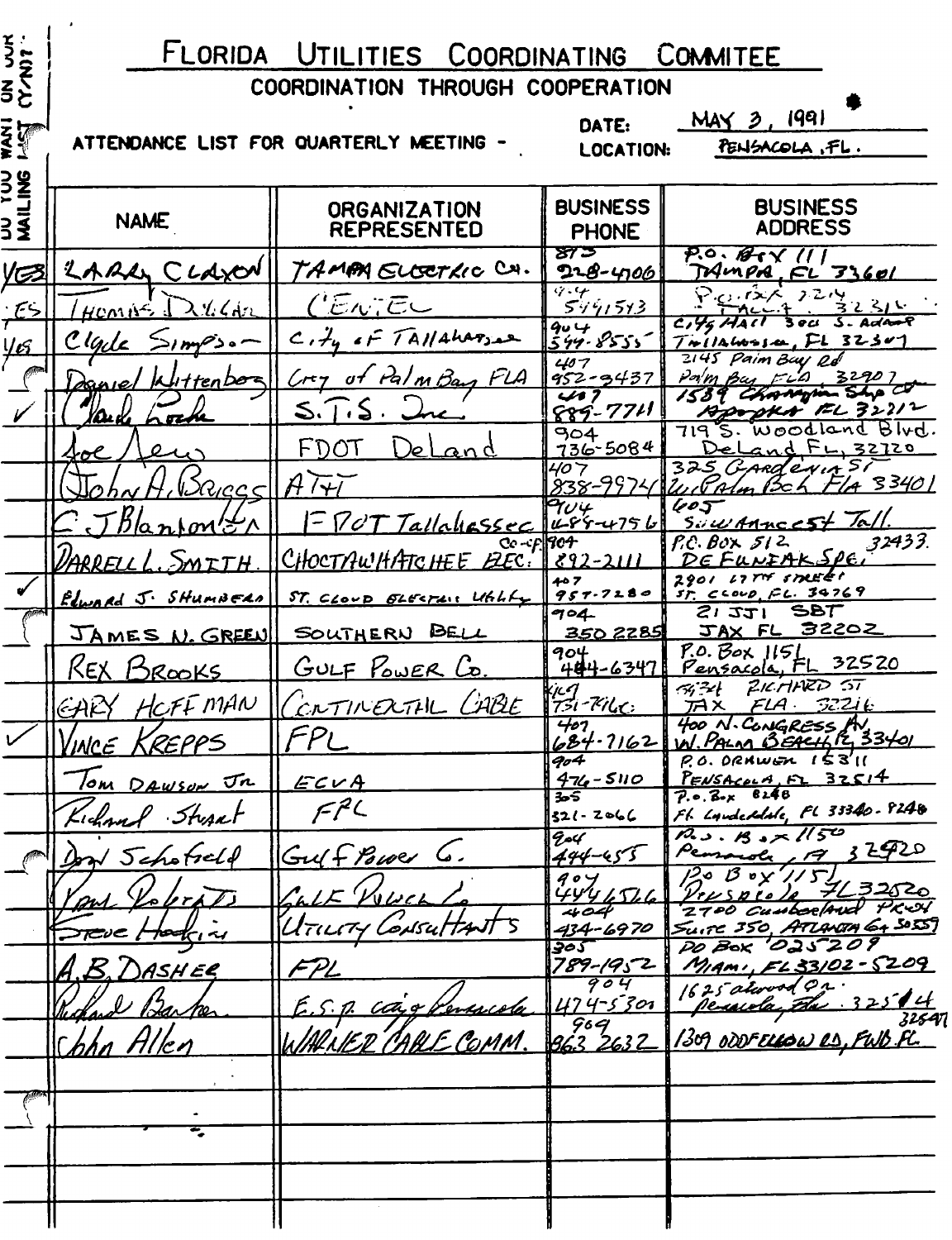| <b>US DUR</b><br>CY 127  | FLORIDA UTILITIES COORDINATING<br>COMMITEE                      |                                              |                                                  |                                                            |
|--------------------------|-----------------------------------------------------------------|----------------------------------------------|--------------------------------------------------|------------------------------------------------------------|
|                          | COORDINATION THROUGH COOPERATION                                |                                              |                                                  |                                                            |
| ទី ទី<br><b>ខ</b> ្មី    | MAY 3, 1991<br>DATE:<br>ATTENDANCE LIST FOR QUARTERLY MEETING - |                                              |                                                  |                                                            |
|                          | PENSACOLA, FL.<br><b>LOCATION:</b>                              |                                              |                                                  |                                                            |
| <b>DU TUU</b><br>MAILING | <b>NAME</b>                                                     | <b>ORGANIZATION</b><br><b>REPRESENTED</b>    | <b>BUSINESS</b><br><b>PHONE</b>                  | <b>BUSINESS</b><br><b>ADDRESS</b>                          |
|                          | NORMAN BRIGGS                                                   | JONES <i><b>LITTERCATILLE</b></i>            | 8/3<br>$677 - 6805$                              | 4400 BUFFACO AVE<br>TAMPA FLORIDA 33614                    |
|                          | $R\nu$ ddy<br><u>IAPWYER</u>                                    | FIA. VENPR CORY                              | イノヌ<br>866-1514                                  | $P.E.$ $B/Y$ $H7T$<br><u> 35 Petersburg, FJ. 33733</u>     |
|                          | $R_{\text{an}}$ $\Delta$ $\Delta$                               | US SPRINT                                    | 402<br>6788008                                   | 5. SEMORAN 1<br>WINTER PARK FIZZZAZ<br>21 W CHURCH ST. T-4 |
|                          | KEN TALLEY, V.E.                                                | ACKSONVILLE ELECTERE LOTERRY                 | 904-<br>$632 - 6092$                             | JAX, It. 32202                                             |
|                          | PAUL KACZOROWSKI                                                |                                              | $\overline{404}$<br>$877 - 6545$                 | 605 SULVANNEE, TAL 32301                                   |
|                          | 5/7/<br><b>Sanes</b>                                            | FPC                                          | $992 - 252$                                      | $M$ on tice//s'                                            |
|                          | Jim Kurne                                                       | $f_L$ . $F_L$ RLIC Service Com 1488-8501     |                                                  | $7$ ALLAHBSSA                                              |
|                          | Turee                                                           | T. Pensecula<br>$F$ , $D$                    | $484 - 5050$                                     | 1651 E. 9 mile R.J.<br>Pensocols Fl. 32509                 |
|                          | Hawbrd                                                          | Center DeFraint                              | $892 - 2415$                                     | $P: B \rightarrow P$<br>De Fun, AK Sprins Fi 32×2)         |
|                          | TOCKTON                                                         | OfT Die                                      | 904<br>$387 - 6791$                              | 5345 ORTEGA BLVD<br>JACKSONVIIE, FL 32210                  |
|                          | <u>Hand</u><br>Larry                                            | <u>Southern Bell</u>                         | 404<br>529-6850                                  | 24R52 Southern Bell Center<br>Atlanta Ga 30375             |
|                          | KEUNETH OLSON                                                   | FD0T                                         | که 3<br>522-0777                                 | 2800 5 ANDROWS AND<br>Fr. LAUDERWIE, FL 3336               |
|                          | CARLOS SOLIS                                                    | PINELLAS COUNTY WAPER SYST.                  | BI 3<br>462.3588                                 | 310 COURT ST.<br>CLEARWATER, FL 346KG                      |
|                          | $M.A.$ CHILOS, $\pi$ ell                                        | $-$ Do $\tau$                                | $\overline{\mathcal{S}}$ 13<br><u>533-8161</u>   | $P_0$ BOX 1249<br>BARDW, Fla 33830                         |
|                          | DETSY DELLER                                                    | <u> TELESAT Cable</u>                        | 407<br>$422 - 3961$                              | 4305 Uneland RD G-2<br>$Orl$ $FIA$ 3281                    |
|                          | <u>John Mitchell</u>                                            |                                              | $\overline{\varphi\circ\varphi}$<br>$444 - 6350$ | POI BOX EST UST<br>PENSACOLA, FL                           |
|                          |                                                                 | GULF POWER Co.                               | 404                                              | PO BOX 30P                                                 |
|                          | BUDDY TACKHAM                                                   | Lay of Leithy                                | 473-49 U<br>813                                  | $Ker_{2}stolyc$ $FL.32656$<br>P.O. BOX II                  |
|                          |                                                                 | ARLENE BROWN MGEE   TAMPA ELECTRICCO.<br>FPL | <u>2284674</u><br>814                            | <u>TAMPA, FL. 33601</u><br>P, 0.841117                     |
|                          | Terry Voge                                                      |                                              | 953.723<br>813                                   | Sarrota 11 34230<br>PO BOX 2562                            |
|                          |                                                                 | LAT RODGER PEOPLES 405 SYSTEM                | 273 COI4<br>407                                  | TAMPAFL 83601<br>R0.80x 5000.                              |
|                          | DAVID W. HALL                                                   | UNITED TELE. OF FLA.                         | 889-6813<br>305                                  | ALTAMONTE SPRINGS, FL 32701<br>$2080$ NE 160 6t.           |
|                          | Bergacker                                                       | Public Utilities                             | 948 29221                                        | North Miami Beach El 33162<br>301 N WAUKESHA               |
|                          | 'HERNL<br>STAFOQ                                                | l'ente i                                     | $904$<br>547-3120<br>913                         | ANNIA FL 31485                                             |
|                          | NICE M. ZEMBILLAS                                               | $D = 57.7$<br>F. DOT                         | <u>רגרר-ורצ</u><br>$\overline{404}$              | Tampa, FL 33609                                            |
|                          | $\Delta q$ <i>s</i> $Sm$ <i>i</i> th                            | (Ab)<br>WARNER                               | 863-2632                                         | 1309 Old Fellow Rd. 43547                                  |
|                          |                                                                 |                                              |                                                  |                                                            |
|                          |                                                                 |                                              |                                                  |                                                            |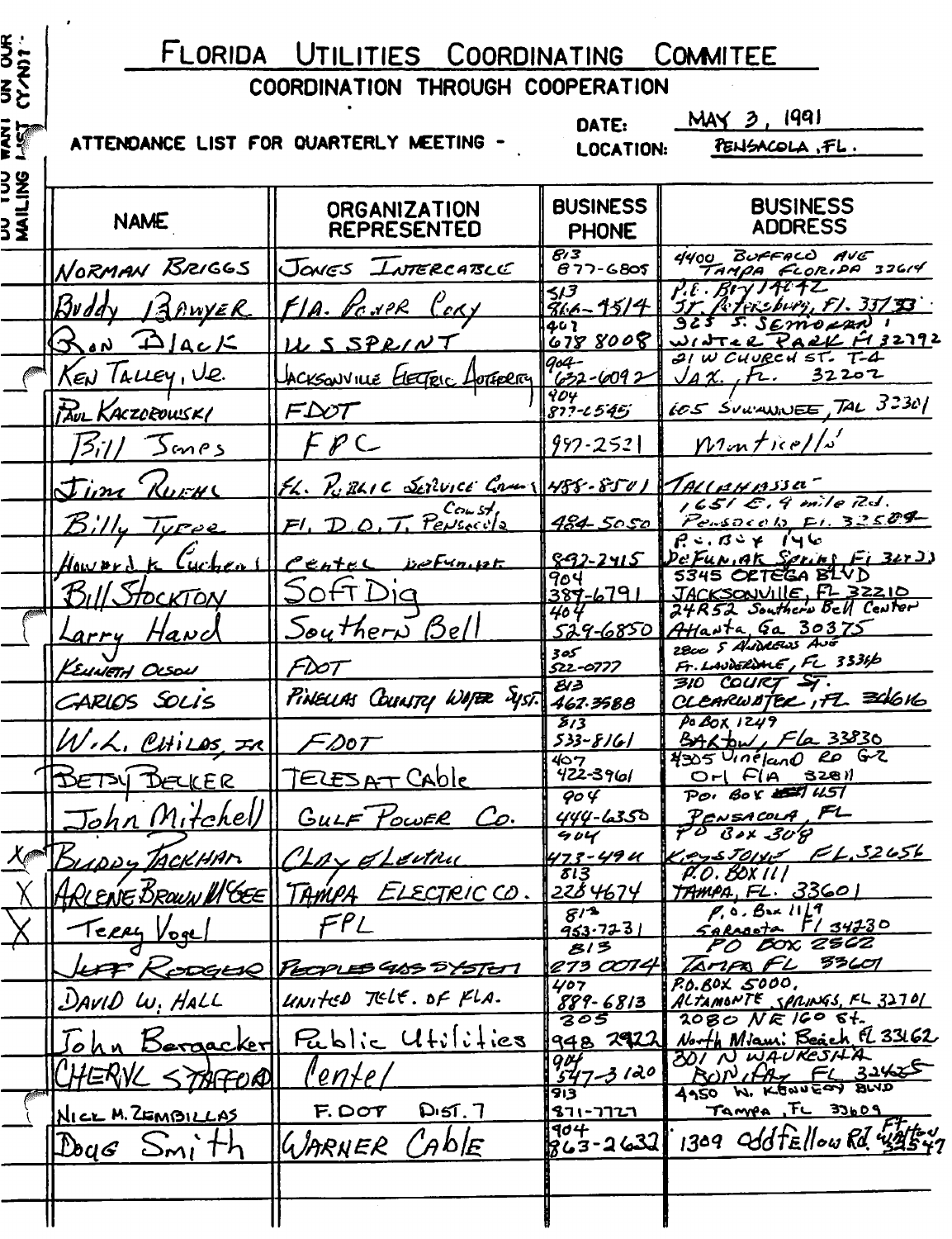# FLORIDA UTILITIES COORDINATING COMMITEE

| ON JUR      | FLORIDA UTILITIES COORDINATING<br><b>COMMITEE</b>                                    |                                           |                                                 |                                                                                       |
|-------------|--------------------------------------------------------------------------------------|-------------------------------------------|-------------------------------------------------|---------------------------------------------------------------------------------------|
|             | COORDINATION THROUGH COOPERATION                                                     |                                           |                                                 |                                                                                       |
| <b>ANT</b>  | $MAY$ $3.1991$<br>DATE:<br>ATTENDANCE LIST FOR QUARTERLY MEETING -<br>PENSACOLA, FL. |                                           |                                                 |                                                                                       |
|             | <b>LOCATION:</b>                                                                     |                                           |                                                 |                                                                                       |
| ខ្ពុំ<br>8§ | <b>NAME</b>                                                                          | <b>ORGANIZATION</b><br><b>REPRESENTED</b> | <b>BUSINESS</b><br><b>PHONE</b>                 | <b>BUSINESS</b><br><b>ADDRESS</b>                                                     |
|             | <u>IAVLOR</u><br><u>CHALD</u>                                                        | $F$ b $U$ T<br>DELAUD                     | (904)<br>グル・5081                                | 719 SWOODLAND BLVD<br>DELAND, FLA 32720                                               |
|             | わりに<br>かんしっと                                                                         | فيستهر ستروش والمتوات                     | $\sim$ $\sim$ $\sim$ $\sim$ $\sim$ $\sim$       | <b>HALL DR. THUND CRYS</b>                                                            |
|             | Nichols                                                                              | 'IM BAY                                   | 952.3937                                        | 2195 PALM DAY L.D. A<br>PALM BAY, ELA. 22905                                          |
|             | Mark<br>Sweet                                                                        | ا سور ا<br>ื้อ∧                           | $(\overline{\mathfrak{s}_1}$ 3)<br>$866 - 4207$ | $P.0.73$ ox $14042$<br>St. Pate, PL 33733                                             |
|             | المتصابق المراكض وأرسدت والسائف                                                      | $\left\{ \frac{1}{\epsilon} \right\}$     | <u>SANALIS</u>                                  | $\sim$ $\sim$ $\sim$ $\sim$<br>$\sqrt{2}$ $\sqrt{2}$ $\sqrt{2}$                       |
|             | <u>JENIVI'S (SLIACI</u>                                                              | 74MAECALLA                                | A 2<br>579-411                                  | アノジ<br>$\mathcal{L} / 1. \leq 37/6$                                                   |
|             | (kr<br><u>neno</u>                                                                   | Peoples Water Jerijiee                    | 904<br><u>4558552</u>                           | PO Bax 4819<br>$F/a$ \$250 )<br><u>Kasacela</u>                                       |
|             | HAYOIE<br>$\bigvee$ im                                                               | PBSSJINC<br>1500 Usano ane                | $704$<br>647-7275                               | Winter Park                                                                           |
| $\Delta$    |                                                                                      | Starle V COMM.                            | 904<br>244.229 2                                | bh<br>50 Hill Ave Fortwatton                                                          |
|             | parrie Cthericke                                                                     | Florida tawer<br>(pr)                     | 904<br>992-2522                                 | Ro. BCX 2590 32344<br>P. 9. 8Jx 16000                                                 |
|             | Komes N. Gibbs                                                                       | FPL                                       | 407<br>694-4722                                 | June Beach, FL 33 40                                                                  |
|             | 73 ; / l<br>FORSES                                                                   | LACE                                      | $1 - 60$<br>$368 - 4087$                        | $103 \text{ N.E.}$ 16 04<br>DELEOY FL. 33444                                          |
|             | ELGENÉ R. MCMATH WW. TED TEL OF FLA                                                  |                                           | 467<br>8856775                                  | P. Bux Soco<br>$\mathcal{I}_2$ $\epsilon$ s $\ell$ <sub>1</sub><br>ALTHALITE          |
|             | TERRYWHATECHAL FIN DOWER                                                             |                                           | 813                                             | 101 Court They<br>337-5115 DAYON SPAINGS, PL 34681                                    |
|             |                                                                                      | RON WORLEY FLORIDA POWER GAP.             | B/3                                             | $3201 - 347057.50.$<br>866-5342 ST. PETERSBURG FL. 33211                              |
|             | John J. Farker Southern Pell                                                         |                                           | 305<br>$267 - 3806$                             | $666$ K.w. 1971 Ave Rm 620<br>Flonida 33136<br>$m$ $\epsilon$ mi                      |
|             | <u>    Donnie E. Martin   </u>                                                       | $P/\alpha$<br><u>D.o.</u>                 | $904 -$<br>$638 - 0250$                         | $P.$ $\sigma$ , $\sigma$ $\sigma$ $\chi$ $\sigma$ $\sigma$ $\sigma$<br>Chiple<br>F/a. |
|             | Howard J.Greene                                                                      | F.D.o. T                                  | 709<br>695.40351                                | 7322 Nothandy Bluel.<br>I Casony, 14P/c. 32205                                        |
|             | Bluce R. STEPHENSUL                                                                  | FPL                                       | 404<br>257-7205                                 | 135 EXEC CIRCH<br>DAYTON SCH. 719.                                                    |
|             | Buddy <b>DEES</b>                                                                    | $FDA$ o $T$                               | 904<br>752-33 0 0                               | $P_0 60 1987$<br>$L$ Ake $L$ i $L$ , 32056-1989                                       |
|             | $\sqrt{\sqrt{2}}$                                                                    |                                           | 813<br>272-53 <u>62</u>                         | 505 E. JACKSON<br>$Tampa$ , $FL$ 33602                                                |
|             | $\text{Log}$                                                                         | HillsBorougH County<br>FPL                | ૩૦૬<br>$552 - 4219$                             | $\rho_0$ <i>Boy</i> 029100<br>$M$ $1$ $M$ $N$ $N$ $N$                                 |
|             | Helen                                                                                |                                           | 904<br>$404 - 325$                              | 4G JOHN SIDES PROY                                                                    |
|             | ARMEN                                                                                | <u>GUFFEY CELLEL</u>                      | 944<br>$66f - 5759$                             | $\frac{VAKP. FL. 5258/3}{107944377}$<br>VALY FLA SAS-80                               |
|             | $ACess_i$<br>$\beta$ AiDY                                                            | GENTEL<br>wille United te kphon colline   | FP 3                                            | 130131015206005<br>Frankers 3382                                                      |
|             | KichAAJ JMd                                                                          |                                           | 3362011                                         |                                                                                       |
|             |                                                                                      |                                           |                                                 |                                                                                       |
|             |                                                                                      |                                           |                                                 |                                                                                       |